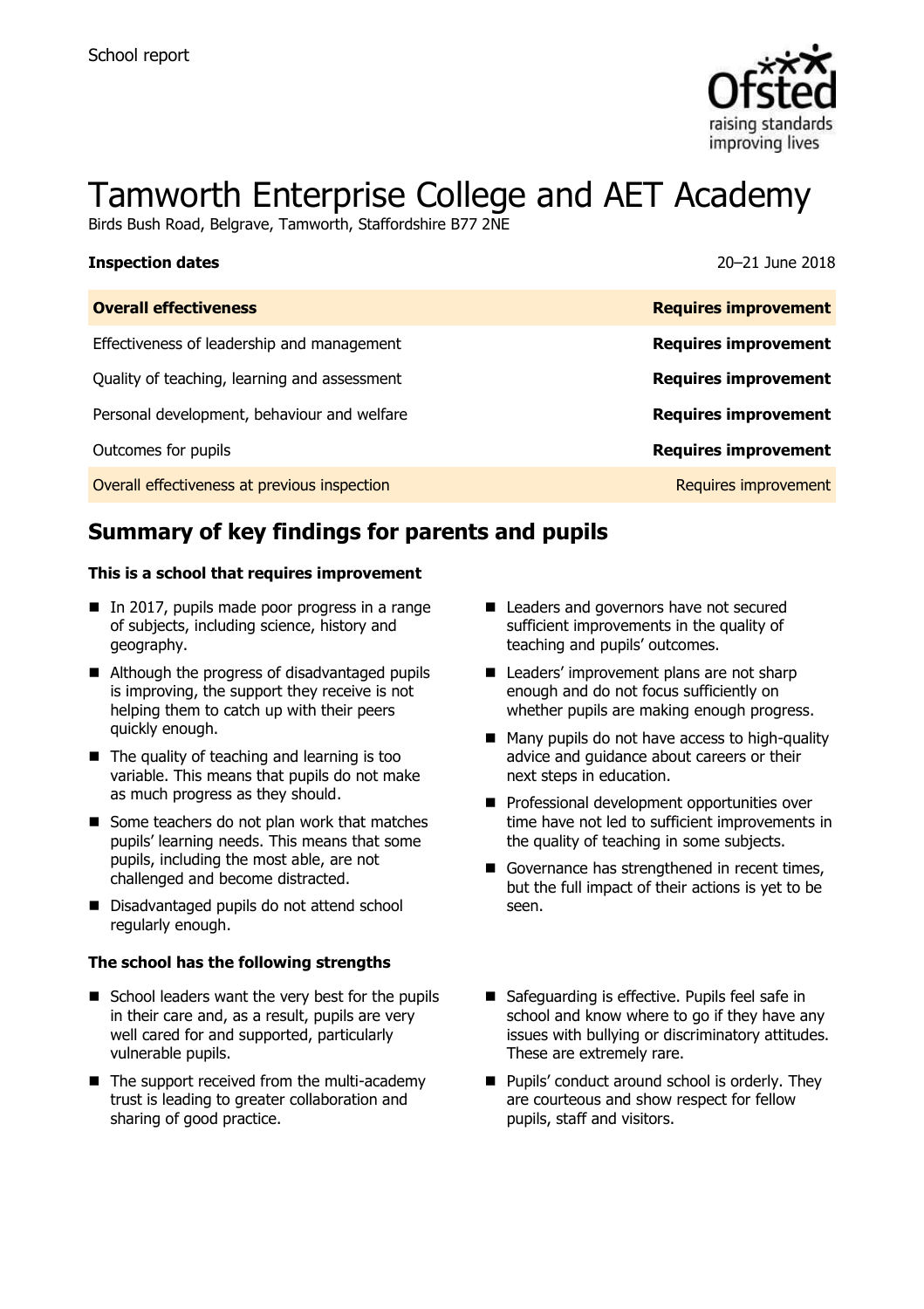

# **Full report**

### **What does the school need to do to improve further?**

- **IMPROVE THE CONSTRUMED IN THE GOOD IN THE QUALITY OF THE LATA CONSTRUMED IN A LATA CONSTRUMED IN THE INCOCO EN** that teachers:
	- raise expectations and the level of challenge for all groups of pupils, especially the most able
	- implement the school's assessment policy more rigorously so that there is improved guidance for pupils
	- provide regular opportunities for pupils to develop the skills required to write at length
	- check the quality of teaching and learning more regularly to identify inconsistencies.
- **IMPROVE the leadership and management by ensuring that leaders:** 
	- detail the precise outcomes in development plans as a result of school improvement actions and the timescales within which improvements must be achieved
	- make sure that teachers plan lessons consistently to match pupils' needs
	- check more carefully on the progress of different groups of pupils, especially the disadvantaged and the most able pupils
	- further develop assessment systems to provide more accurate information about all groups of pupils
	- provide teachers with more high-quality professional development opportunities to develop their teaching skills so teaching consistently matches that of the best
	- provide governors with appropriate information for them to be able to challenge and hold to account more effectively.
- **IMPROVE pupils' behaviour and personal development by:** 
	- further improving pupils' attitudes towards their learning and pride in their work
	- ensuring that attendance rates continue to rise, especially for pupils who are often absent
	- providing pupils with more opportunities to access high-quality, impartial advice and guidance to help them in their next steps.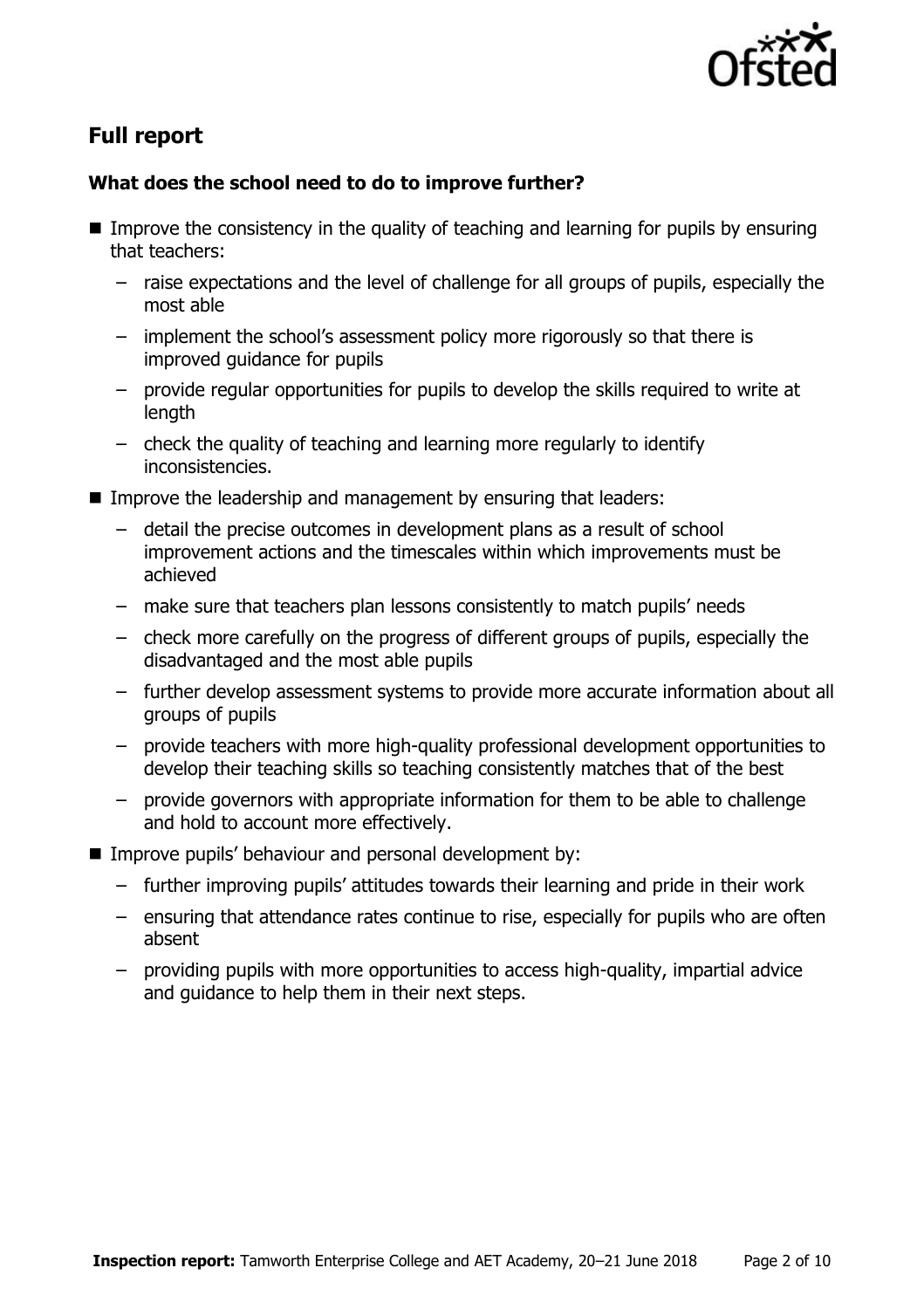

## **Inspection judgements**

#### **Effectiveness of leadership and management Requires improvement**

- Leaders have not secured enough consistency in the quality of teaching and learning and in pupils' progress. In particular, the disadvantaged pupils and the most able do not achieve as well as they should. The headteacher and senior leadership team have identified actions to address these issues, but they are in an early stage of their development. Therefore, the impact is yet to be seen.
- **Procedures for monitoring the quality of teaching and learning are not robust. Leaders** regularly check work and progress in some areas, but these checks are not consistent across the school. As a result, outcomes are variable.
- Leaders have been too slow in their actions to ensure that the attendance of all pupils is good. Although there are signs that attendance is improving, disadvantaged pupils miss too many days of school.
- **Following an external review of the school's use of pupil premium funding, leaders now** make better use of this to support disadvantaged pupils. For example, they have introduced a scheme to help pupils to develop their reading skills. Consequently, the current progress for disadvantaged pupils is improving, albeit at a slower rate than for other pupils.
- The school has monitoring systems in place to track the performance of different groups of pupils. However the analysis of this information, including information about the progress of disadvantaged and most-able pupils, is not sharp enough to promote effective intervention where it is most necessary. This means that some pupils continue to underachieve.
- The leadership of provision for pupils who have special educational needs (SEN) and/or disabilities is showing positive impact. The special educational needs coordinator (SENCo) tracks and monitors the progress of pupils and drills down to subjects to see where support can be best targeted. Teaching assistants are effectively deployed and, as a result, pupils who have SEN and/or disabilities are making more progress.
- Middle leaders have a clear understanding of what they need to do to enable pupils to achieve better results. New middle leaders are showing signs of impact, but their plans are not precise enough. This means that they are not always able to see quickly enough where pupils are underperforming. As a result, progress for pupils is slower in some areas than it should be.
- The multi-academy trust provides support to the school, including through the use of a 'peer principal' who offers challenge and support to senior leaders. This is proving to be effective in identifying the key school development priorities.
- The curriculum is broad and balanced, with opportunities for pupils to acquire knowledge, skills and understanding. The curriculum also contributes well to pupils' behaviour and welfare, including their well-being and safety.
- **Pupils' spiritual, moral, social and cultural development is well supported by enrichment** activities. This helps to prepare pupils for life in modern Britain. Pupils are complimentary about the use of outside agencies to support their well-being and social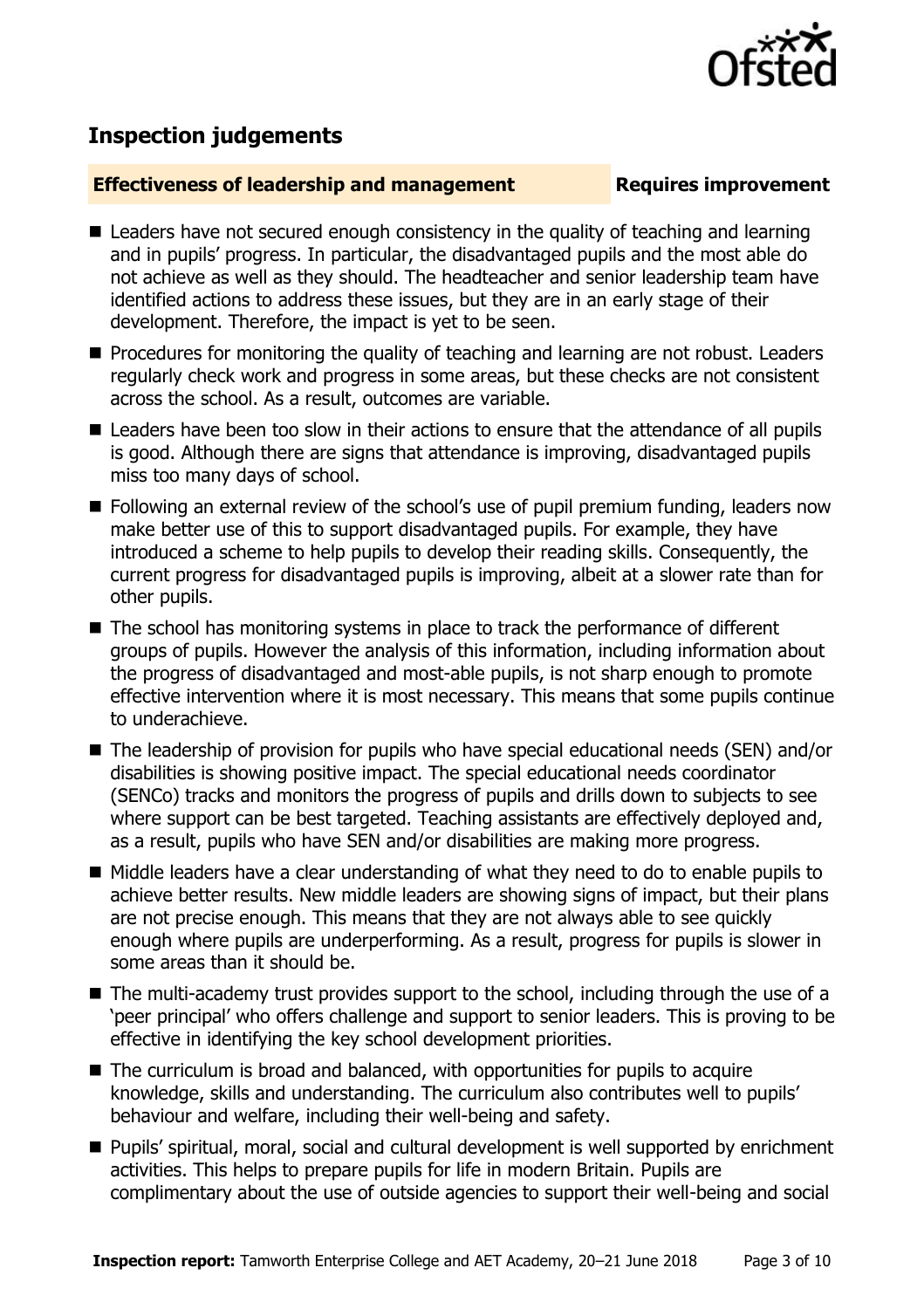

and emotional health.

#### **Governance of the school**

- Governors are committed to promoting an inclusive environment for all pupils and take their role very seriously. However, their knowledge and understanding of how to hold leaders to account are variable. Consequently, they do not challenge leaders sufficiently about the school's performance.
- Leaders do not provide governors with sufficient detailed information about school development priorities. Governors are aware that they need to ensure that they have regular updates so they can challenge leaders about the progress of groups of pupils across the school.
- The multi-academy trust is in the process of strengthening governance to ensure that all governors are able to hold leaders to account.

#### **Safeguarding**

- The arrangements for safeguarding are effective.
- Staff receive regular and effective training and are fully aware of their role in keeping pupils as safe as possible. Leaders who are responsible for safeguarding are thorough in ensuring that pupils are safe, and they keep meticulous records.
- $\blacksquare$  The school knows its pupils and the communities from which they come very well. As a result, staff are able to liaise with home or external agencies swiftly to address any issues or concerns that may arise.
- **Processes and procedures for the recruitment of staff are compliant with current** legislation.
- The school's care and support for vulnerable pupils are effective.

#### **Quality of teaching, learning and assessment Requires improvement**

- The quality of teaching and learning is too variable. As a result, pupils do not make enough progress in some subjects. Teachers' expectations are too low. Pupils are not challenged to work hard often enough.
- Teachers do not consistently plan lessons that meet pupils' learning needs. Too often, pupils who have different abilities all complete the same work, even if it is too easy or too difficult for them. Consequently, some pupils, particularly the most able pupils, do not make progress of which they are capable because they are not challenged appropriately.
- Where lessons are too easy, pupils often get distracted. This leads to some low-level disruption, which impedes pupils' learning. Some pupils say that behaviour deteriorates when they are bored.
- Some teachers do not use the school's assessment policy consistently. As a result, the pupils in their classes do not know how to improve their work because they do not receive enough guidance from their teachers. Teachers encourage pupils to check their work and recomplete tasks when necessary. However, this additional work is not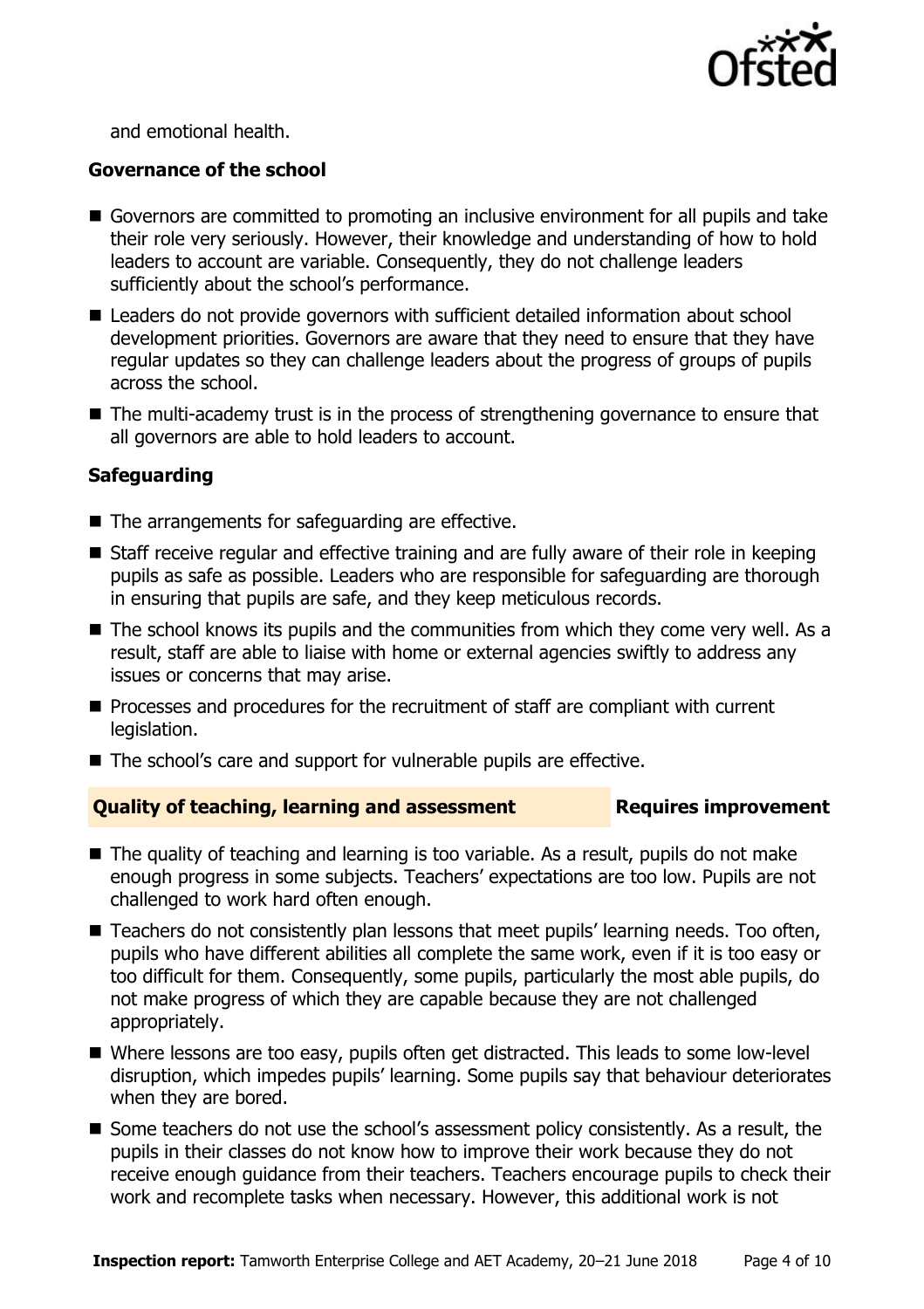

routinely examined by some staff. Consequently, pupils often repeat the same mistakes.

- Teachers' and leaders' expectations of presentation in pupils' books are not consistently high enough. They do not insist that pupils produce work to the best of their ability, which limits their progress.
- Opportunities for pupils to write at length are not widely provided. Too often, teachers provide tasks where pupils are only required to fill in gaps or write short sentences. As a result, pupils are not able to develop their writing skills in many subjects.
- Where teaching is stronger, teachers provide work that challenges and engages all learners. For example, in physical education (PE), pupils' understanding of different muscles and parts of the body was developed in a very interactive way. This support helps pupils to make progress in their learning.
- In English, teachers use skilful questioning which deepens pupils' understanding and develops their thinking. Where this happens, pupils make better progress in their learning.
- In some lessons, teaching assistants are effective in supporting pupils, particularly those who have SEN and/or disabilities. This targeted support leads to greater progress for these pupils.

#### **Personal development, behaviour and welfare Fig. 2.1 Requires improvement**

#### **Personal development and welfare**

- The school's work to promote pupils' personal development and welfare requires improvement.
- **Pupils are not well informed about the next steps in their education. Careers** information and guidance are not effective across the school. As a result, many pupils are unsure of the next steps to take to secure their future education, training or employment. For example, some pupils thought that careers education was only for gifted and talented pupils.
- **Pupils are not given enough guidance and support about their choices of subject to** study for GCSE examinations. As a result, some pupils do not understand the demands of the course. The school is aware of this and is strengthening its advice and guidance to ensure that the curriculum is better matched to pupils' needs. For example, leaders are giving 'guided choices' to pupils for optional GCSE subjects to ensure that all pupils are on the right pathway for their future careers.
- Some pupils say there are not enough trips and visits and other opportunities outside the classroom. This means that, for some pupils, they are not able to extend their learning and see their topics in different contexts.
- Some teachers' expectations of presentation in books are not high enough. As a result, many pupils do not have enough pride in their work.
- **Pupils respect the views of others and are sensitive when discussing certain topics in** lessons. For example, in an English lesson, there was a discussion about a girl transitioning to be a boy. Pupils listened attentively and asked sensible questions.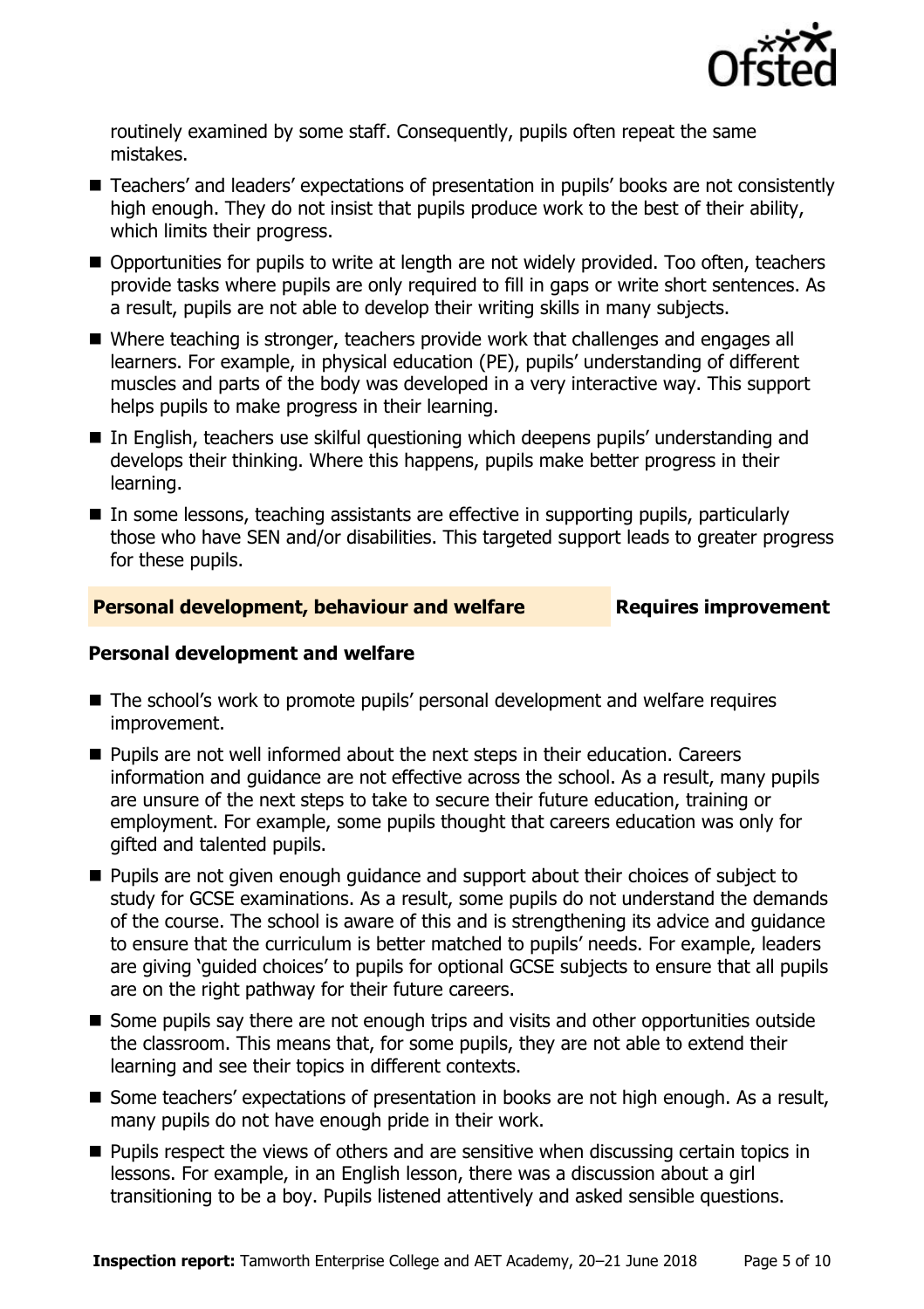

**Pupils know how to keep themselves safe, including when online. This was confirmed** in discussions with pupils. Pupils were very keen to tell inspectors that bullying and derogatory comments are rare. When bullying does occur, leaders deal with it swiftly and effectively.

### **Behaviour**

- The behaviour of pupils requires improvement.
- Although leaders are working hard to improve attendance, and this is showing some improvement, there are a high proportion of disadvantaged pupils who do not attend school often enough. There is some low-level disruption in lessons. This is mainly when the teaching does not engage pupils and they become bored. This means that they do not learn consistently, which limits the rate of their progress.
- Over time, the proportion of pupils excluded from the school on a fixed-term basis has been high, and the number of pupils who have been permanently excluded from the school has been well above the national average. This academic year, there has been a reduction in both fixed-term and permanent exclusions. Leaders have introduced an isolation room and work with a local pupil referral unit. This means that there is now a greater capacity for working with pupils who are at risk of exclusion to keep them in education.
- Leaders ensure that the pupils in alternative provision attend well, and leaders monitor their progress.
- **Pupils are courteous and polite. They hold doors open for visitors, move around the** building well and are orderly during social times.
- $\blacksquare$  Relationships between staff and pupils are generally positive and pupils say that teachers care for them and want them to do well.

### **Outcomes for pupils Requires improvement**

- **Pupils' progress is variable and still requires improvement because of the** inconsistencies in teaching and learning.
- In 2017, pupils' progress and attainment across a wide range of subjects were below the national averages. Progress was better in English and modern foreign languages than in other subjects.
- In 2017, the most able pupils' progress was well below the national average. In particular, these pupils underachieved considerably in science, mathematics and humanities. Current attainment and progress for this group of pupils are starting to improve.
- Disadvantaged pupils' progress was below the national average in 2017. The school's own assessment information shows that while the current progress of disadvantaged pupils is improving, it is still lower than the progress of other pupils in the school.
- **Progress in books is too varied. In too many cases, progress is too slow. There are** some subjects, such as English, where progress is better.
- While many pupils could tell inspectors their current grade and their target, many were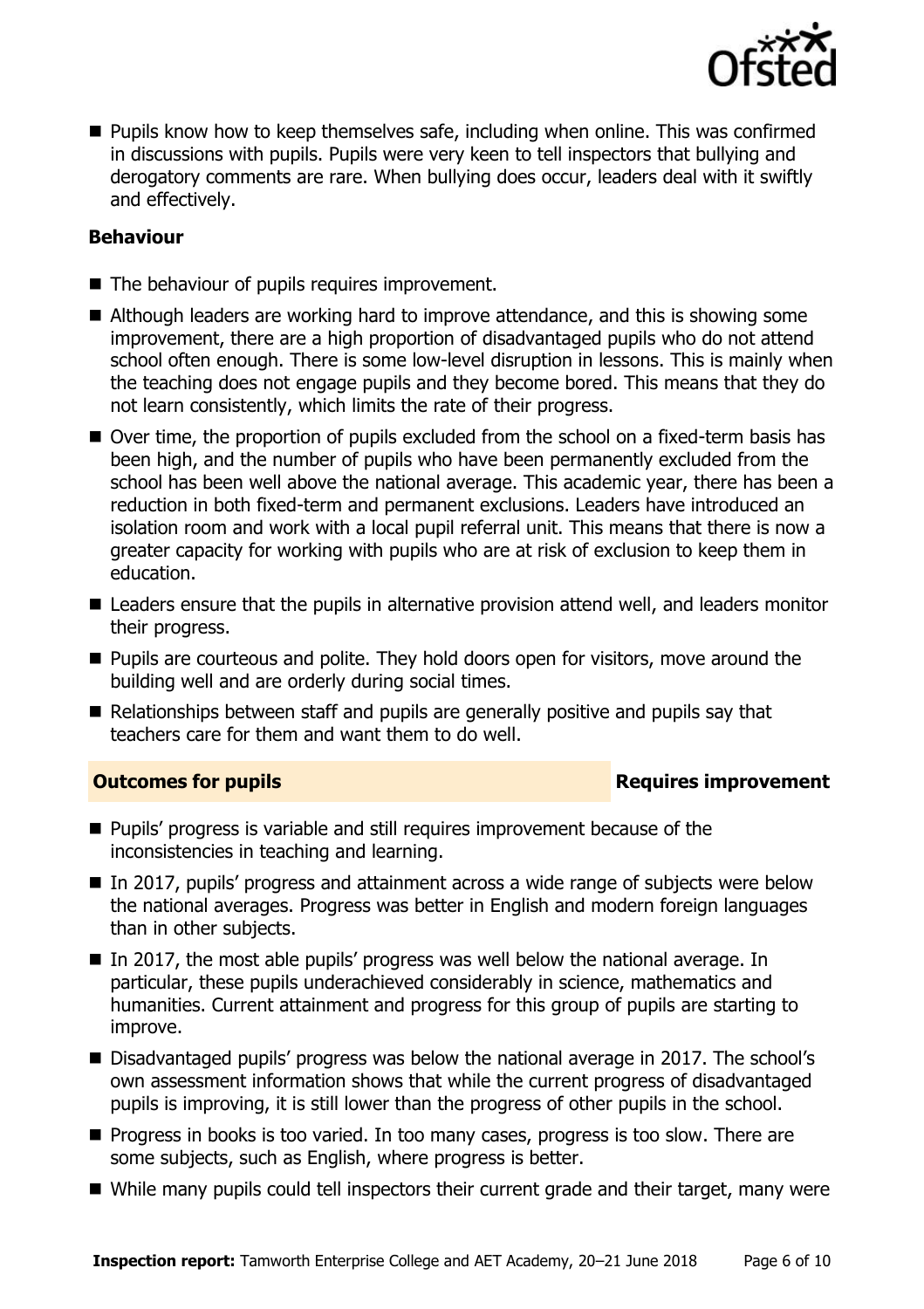

unable to say what they needed to do to improve on that grade. Consequently, this limits their ability to reach their goals.

- More pupils are beginning to make the progress they should, particularly in Years 7 and 8. The work in current pupils' books shows they are making improved progress in some subjects, but this is not consistent across the school.
- Leaders are trying to accelerate the progress for those pupils in Year 7 who enter the school with attainment below expectations. The impact of these initiatives is yet to be seen.
- The progress and outcomes of pupils who have SEN and/or disabilities are improving as a result of focused tracking and monitoring of what they can and cannot do.
- Standardised tests introduced across the multi-academy trust are starting to be used in English, mathematics and science. This is beginning to help leaders to judge pupils' attainment and progress more accurately. Leaders plan to use this approach for all subjects.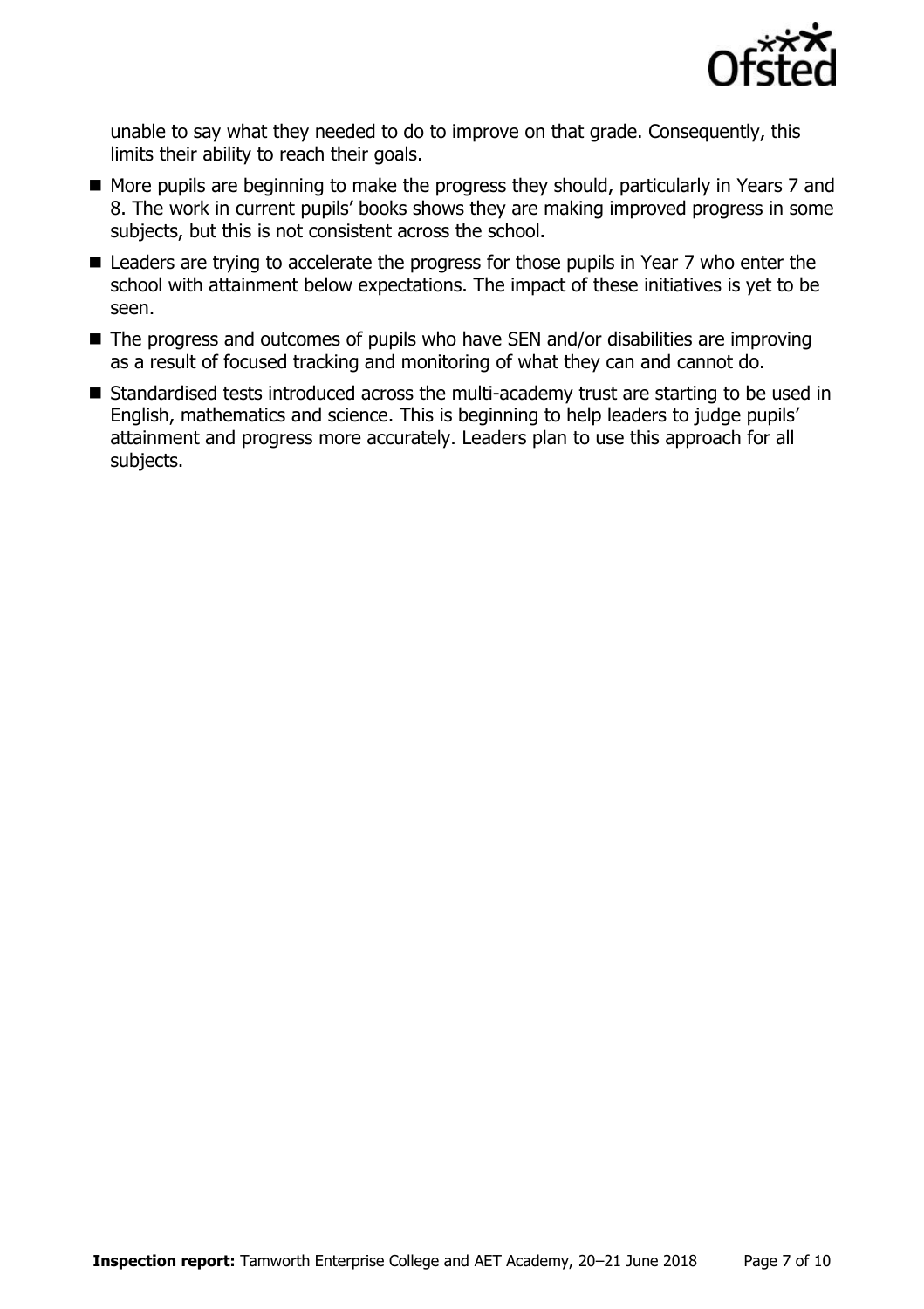

# **School details**

| Unique reference number | 138435        |
|-------------------------|---------------|
| Local authority         | Staffordshire |
| Inspection number       | 10048288      |

This inspection of the school was carried out under section 5 of the Education Act 2005.

| Type of school                      | Secondary comprehensive              |
|-------------------------------------|--------------------------------------|
| School category                     | Academy sponsor-led                  |
| Age range of pupils                 | 11 to 16                             |
| Gender of pupils                    | Mixed                                |
| Number of pupils on the school roll | 642                                  |
| Appropriate authority               | Board of trustees                    |
| Chair                               | <b>Martin Ayres</b>                  |
| <b>Headteacher</b>                  | Simon Turney                         |
| Telephone number                    | 01827 285596                         |
| Website                             | www.tamworthenterprisecollege.co.uk/ |
| <b>Email address</b>                | admin@tamworthenterprisecollege.org  |
| Date of previous inspection         | 24-25 May 2016                       |

### **Information about this school**

- Tamworth Enterprise College has been part of the AET since 2012. The number on roll has fallen since the previous inspection.
- The vast majority of pupils are from White British backgrounds. The proportion of pupils from minority ethnic backgrounds is well below the national average. The proportion who speak English as an additional language is well below the national average.
- $\blacksquare$  The proportion of pupils who have SEN and/or disabilities is average.
- $\blacksquare$  The proportion of pupils who are eligible for support through the pupil premium is above the national average.
- The school works with Kettlebrook Short Stay School in Tamworth. This is a pupil referral unit and is used to provide alternative provision for some pupils.
- The school meets the government's current floor standards, which set the minimum expectation for pupils' attainment and progress.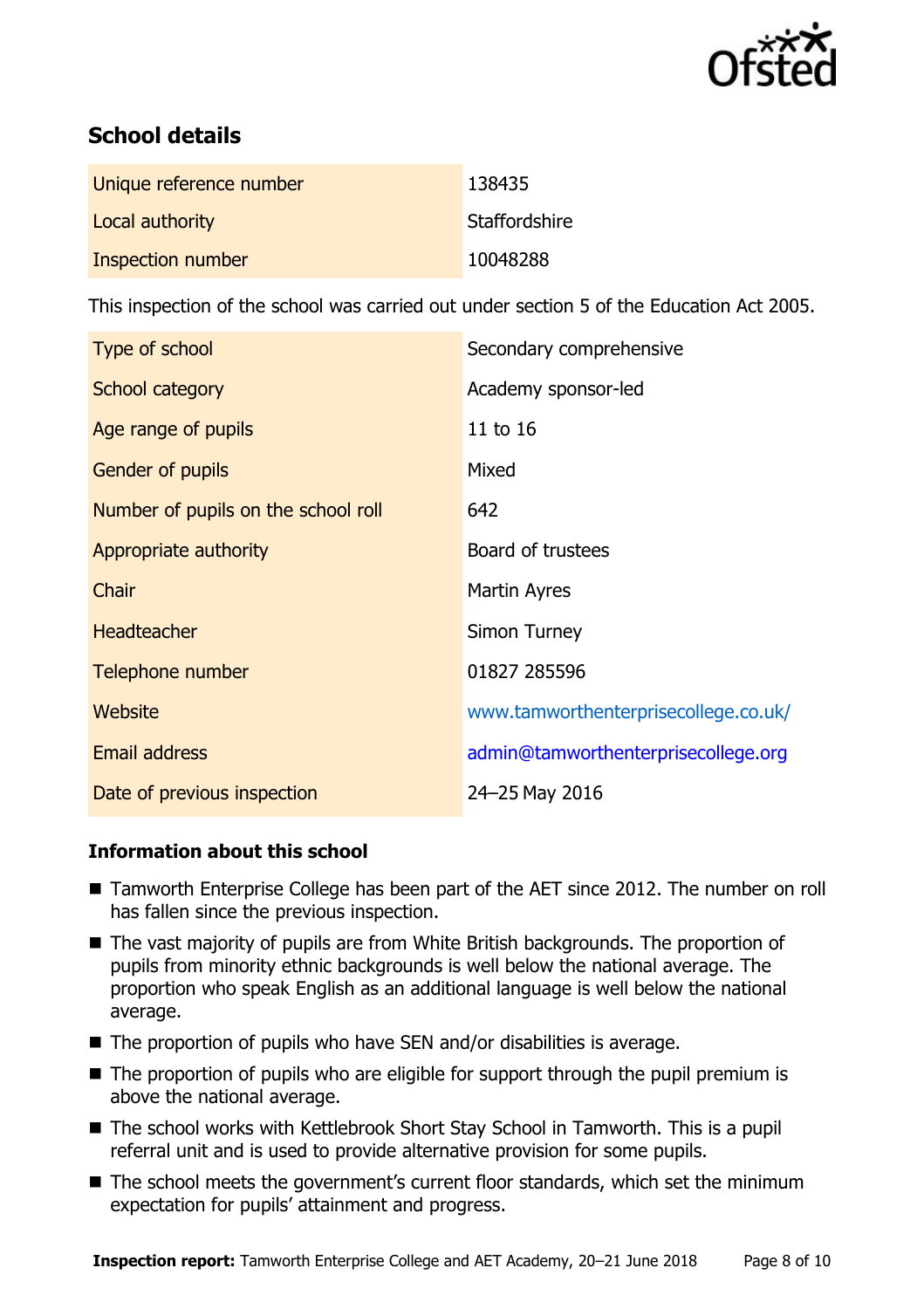

# **Information about this inspection**

- Inspectors observed teaching across 35 lessons. Samples of the work of pupils in Years 7 to 10 were scrutinised.
- A range of school documents were analysed, including the school's improvement plan, the school's self-evaluation, some individual subject plans and the pupil premium strategy. We also looked at current pupils' progress records, records relating to behaviour and attendance, governing body minutes and documents relating to how pupils are kept safe.
- $\blacksquare$  Meetings were held with groups of pupils from Years 7 to 10, and pupils' views were also sought during lessons and during breaktimes and lunchtimes.
- $\blacksquare$  Meetings were held with two members of the governing body, including the 'peer principal' who also attends governing body meetings. A telephone conversation was held with the national director from AET. Other meetings were held with the 'peer principal', a headteacher from another school in the trust who has been supporting the school.
- Discussions took place with senior leaders, middle leaders, newly qualified teachers and leaders responsible for safeguarding and for those pupils who have SEN and/or disabilities.
- Inspectors took into account the response of 12 parents and carers to the Ofsted online questionnaire, Parent View. Inspectors also considered comments from parents. The school was unable to send out the staff questionnaire, but inspectors held brief meetings in person with 18 members of the teaching and support staff. There were no responses to the pupil questionnaire.

### **Inspection team**

| Neil Warner, lead inspector | Ofsted Inspector |
|-----------------------------|------------------|
| <b>Michelle Newman</b>      | Ofsted Inspector |
| <b>Mark Henshaw</b>         | Ofsted Inspector |
| <b>Michael Onyon</b>        | Ofsted Inspector |